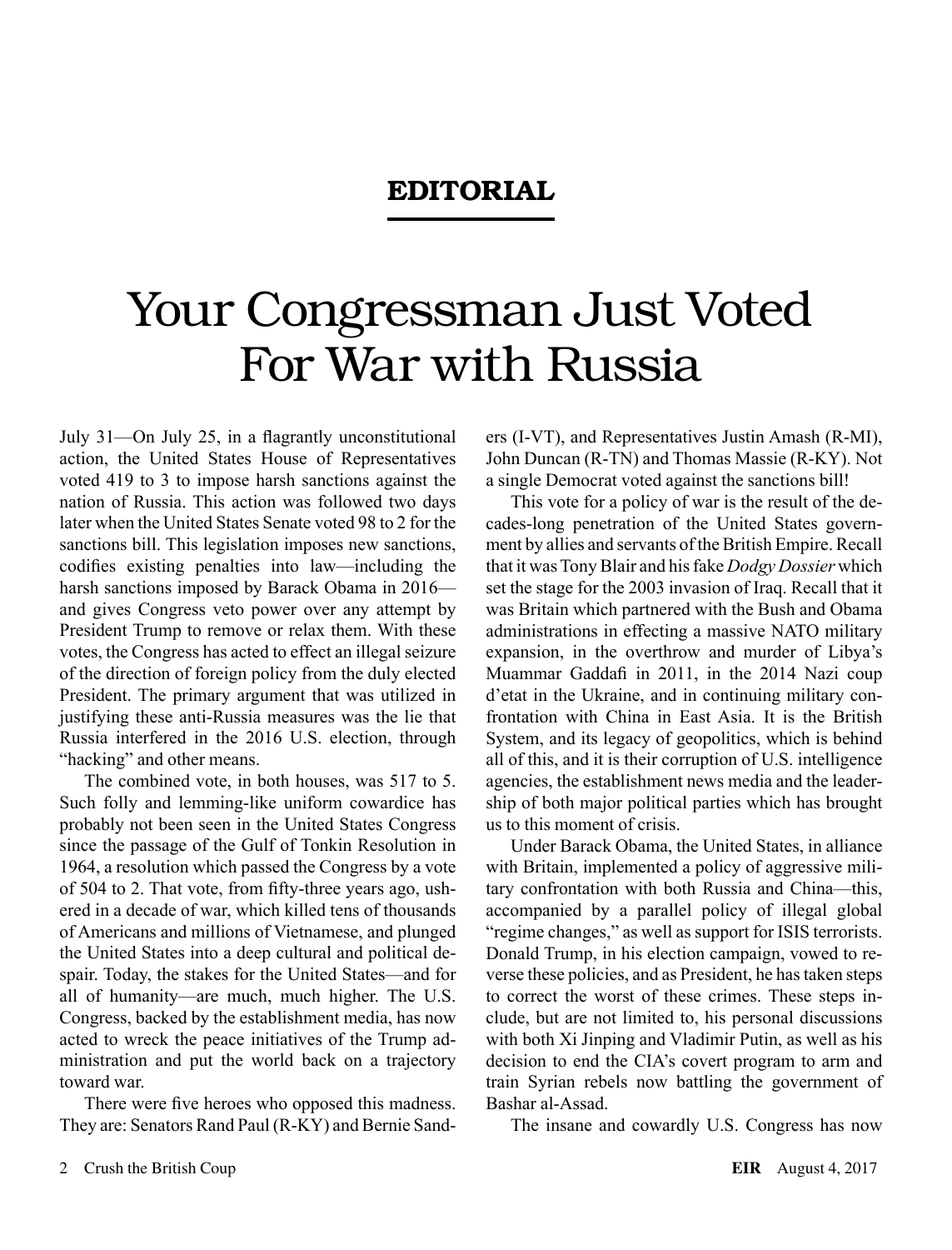voted to sabotage these peace initiatives by the President and to revive the war drive of the Obama administration, a war drive fully endorsed by Hillary Clinton. This is not what the people of the United States voted for in 2016. Forty-three percent of Democratic Party voters cast their ballots for Bernie Sanders, stating emphatically their desire to overturn the neocon policies of the Obama regime. In the general election, Donald Trump won thirty states and defeated Hillary Clinton by almost eighty electoral votes. Congress has now acted, not only against the peace initiatives of President Trump, but in flagrant defiance of the wishes of the American people.

At the same time, this action occurs as Lyndon La-Rouche and other economists are warning of a nearterm eruption of a financial and banking crisis worse than 2007-2008. Such a monetary blow-out will unleash chaos in the United States and Europe, the repercussions of which can only heighten the strategic danger. The stakes for humanity have never been this high.

## **Lies, Lies, and More Lies**

During the past week, three interventions have been made which utterly demolish all claims that the Russian government "hacked" DNC computers in an effort to influence the 2016 U.S. elections. The evidence presented in these interventions utterly demolishes the rationale put forward to justify the new anti-Russia sanctions.

On July 24, the Veterans Intelligence Professionals for Sanity (an organization comprised of former FBI, NSA, CIA and other intelligence experts) released a [Memorandum](http://www.larouchepub.com/other/2017/4430_vips_expose_rus-gate.html) for President Trump, wherein they demonstrate that the release of DNC files far more likely came from a "leak," not a "hack," and they also document, conclusively, that the allegations of Russian involvement are a fairy tale, a created narrative which has no evidence to support it. On July 27, Scott Ritter, a former United Nations weapons inspector in Iraq, published his own review of the VIPS findings, titled "[Time](http://www.truthdig.com/report/item/time_to_reassess_roles_of_guccifer_20_and_russia_in_dnc_hack_20170727)  [to Reassess the Roles Played by Guccifer 2.0 and Russia](http://www.truthdig.com/report/item/time_to_reassess_roles_of_guccifer_20_and_russia_in_dnc_hack_20170727)  [in the DNC 'Hack.'](http://www.truthdig.com/report/item/time_to_reassess_roles_of_guccifer_20_and_russia_in_dnc_hack_20170727)" Although Ritter takes exception to a few of the details contained in the Memorandum, he emphatically states, "To date there has been no examination worthy of the name regarding the facts that underpin the accusations at the center of the American argument against Russia—that the GRU hacked the DNC server and used Guccifer 2.0 as a conduit for the release

of stolen documents in a manner designed to influence the American presidential election. The VIPS memorandum of July 24, 2017, questions the veracity of these claims. I believe these doubts are well founded." Then, on July 28, LaRouchePAC conducted a [live interview](https://www.larouchepac.com/20170729/interview-ray-mcgovern-there-was-no-russian-hack) with Ray McGovern, a former CIA analyst and former Chair of the National Intelligence Estimates, who was one of the signers of the VIPS Memorandum. In that interview, McGovern details the VIPS findings, including the computer forensic investigation of independent analyst Skip Folden, a retired IBM Program Manager for Information Technology. McGovern presents both the fraudulent nature of the Guccifer 2.0/Russian hacking narrative as well as the political motivations behind the lies. Further details of the evidence in this case will not be presented here. It is all available in the Internet links cited above.

It is important to recall that all of the current furor was kicked off with an announcement by Julian Assange on June 12, 2016, when he stated in a mass-circulation interview on Britain's ITV, that "we have emails related to Hillary Clinton which are awaiting publication." It is also important to emphasize that Assange has stated repeatedly that the documents he released came from a "leak," not a "hack." The documents posted by Assange proved conclusively that the DNC was covertly working with Hillary Clinton's campaign to run dirty tricks against then Presidential candidate Bernie Sanders. No one in the DNC or the Clinton entourage has ever denied the validity of the documents released by Assange; and the proof of DNC intervention into the primary process on behalf of Hillary Clinton, and against Bernie Sanders, was so strong that DNC Chairman Debbie Wasserman Schultz was forced to resign. The subsequent, alleged Guccifer 2.0 "hacks" were all designed to both discredit Assange and to create the false flag allegations of "Russian interference." It is precisely the fraudulent nature of the Guccifer 2.0 narrative that the VIPS Memorandum addresses.

## **The Coup d'Etat Means War**

Lyndon LaRouche has stated that if the coup d'etat against President Trump succeeds, we will have nuclear war.

With certainty, it can be stated that both Russia and China are paying very close attention to developments in the United States. And they are taking steps to protect themselves. In Russia, on July 30, a Main Naval Parade was held for the first time in modern Russia's history—